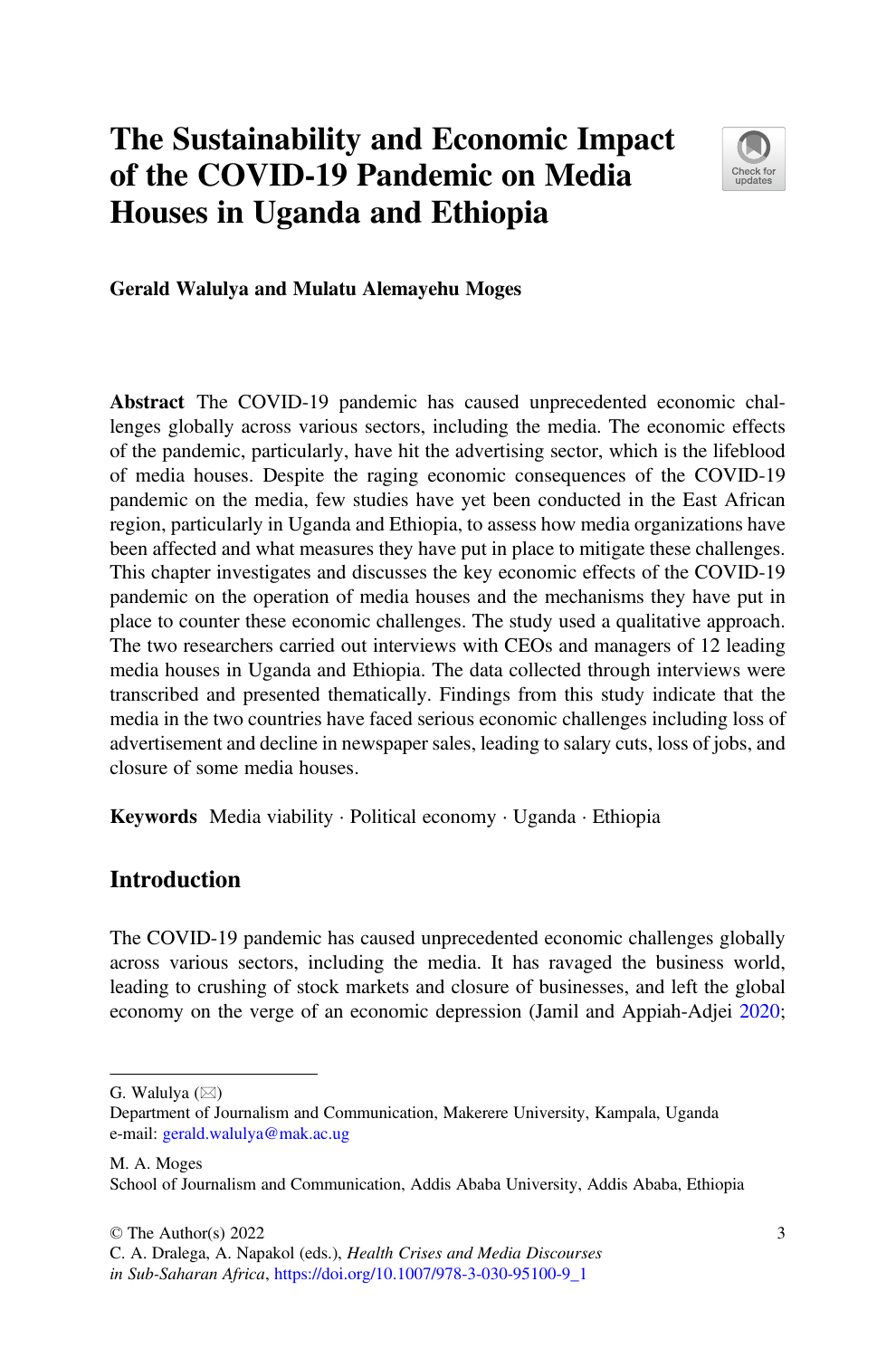Powell [2020\)](#page-14-0). According to the June 2020 Global Economic Prospects of the World Bank, the global GDP was forecast to contract by 5.2% in 2020 (World Bank [2020\)](#page-14-0). In addition, Nuno ([2020\)](#page-14-0) warns that the economic effects of the COVID-19 outbreak may be more disastrous than the current estimates, noting that the pandemic could slow GDP growth by 3–6% depending on the country. He further forecasts that service-based economies such as Greece and Spain that are so reliant on tourism could have a reduced GDP growth of up to 15% (Nuno [2020](#page-14-0)).

Uganda and Ethiopia confirmed their first cases of COVID-19 in March 2020 (Kyeyune [2020a](#page-13-0); WHO [2020\)](#page-14-0). By February 15, 2021 (08:45 GMT), the Worldometer indicated that Uganda had so far had 40,019 COVID-19 cases and 328 deaths, while Ethiopia had 147,092 COVID-19 cases and 2194 deaths (Worldometer [2021\)](#page-14-0). Despite these huge numbers, across Africa, the health effects of COVID-19 have so far generally been minimal compared to earlier estimates based on the poor health infrastructure and systems on the continent. Nevertheless, COVID-19 continues to have far-reaching effects on the continent as is the case with other parts of the world.

Like elsewhere in the world, Africa's economic fortunes have been greatly affected by COVID-19. By June 2020, the World Bank projected that the GDP growth in Sub-Saharan Africa would only be 2.8% (World Bank [2020](#page-14-0)). According to Deloitte ([2020\)](#page-13-0), Africa's projected GDP growth of 3.2% for 2020 was further forecast to fall to  $-0.8\%$  due to the enforced partial or total lockdown of economies as a result of COVID-19. Deloitte ([2020\)](#page-13-0) further points out that by May 2020 Kenya's projected GDP growth of 5.7% had fallen to 1% due to a decline in tourism and export revenues and a disruption in the supply chain. In the same report, Ethiopia was expected to struggle with high unemployment, with the GDP revised to 3.2% from 6.2% in 2020. Similarly, the outlooks in Tanzania and Uganda showed a similar trajectory, with GDP growth being revised to 2% and 3.5% respectively compared to the usual 5–6% growth.

The media perform an important role of providing accurate information to citizens during health emergencies (UNESCO [2020\)](#page-14-0). However, the media globally continue to face financial pressure to sustain their operations amid reduced revenue streams due to COVID-19. The spread of the virus and the subsequent lockdowns in most countries has brought serious consequences for the media, including closures of some outlets and salary cuts. The economic effects of the pandemic, particularly, have hit the advertising sector, which is the lifeblood of media houses (Rhodes [2014\)](#page-14-0). In most corporate organizations, during times of adversity, advertising is the first victim of budget cuts (Rajan [2020\)](#page-14-0). As such, when most businesses slowed down due to COVID-19, they generally limited or stopped their media advertising, which consequently affected the cash flow of media houses. In fact, results of this study have suggested that some organizations, including government, struggled to pay for even the advertisements that had already been commissioned. In Kenya, for example, at the time of the outbreak of the pandemic, the government owed various media houses \$2.8 million (Chelagat [2020](#page-13-0)).

During the COVID-19 pandemic, traditional media were particularly under threat, with sales of newspapers and advertising revenue for the media houses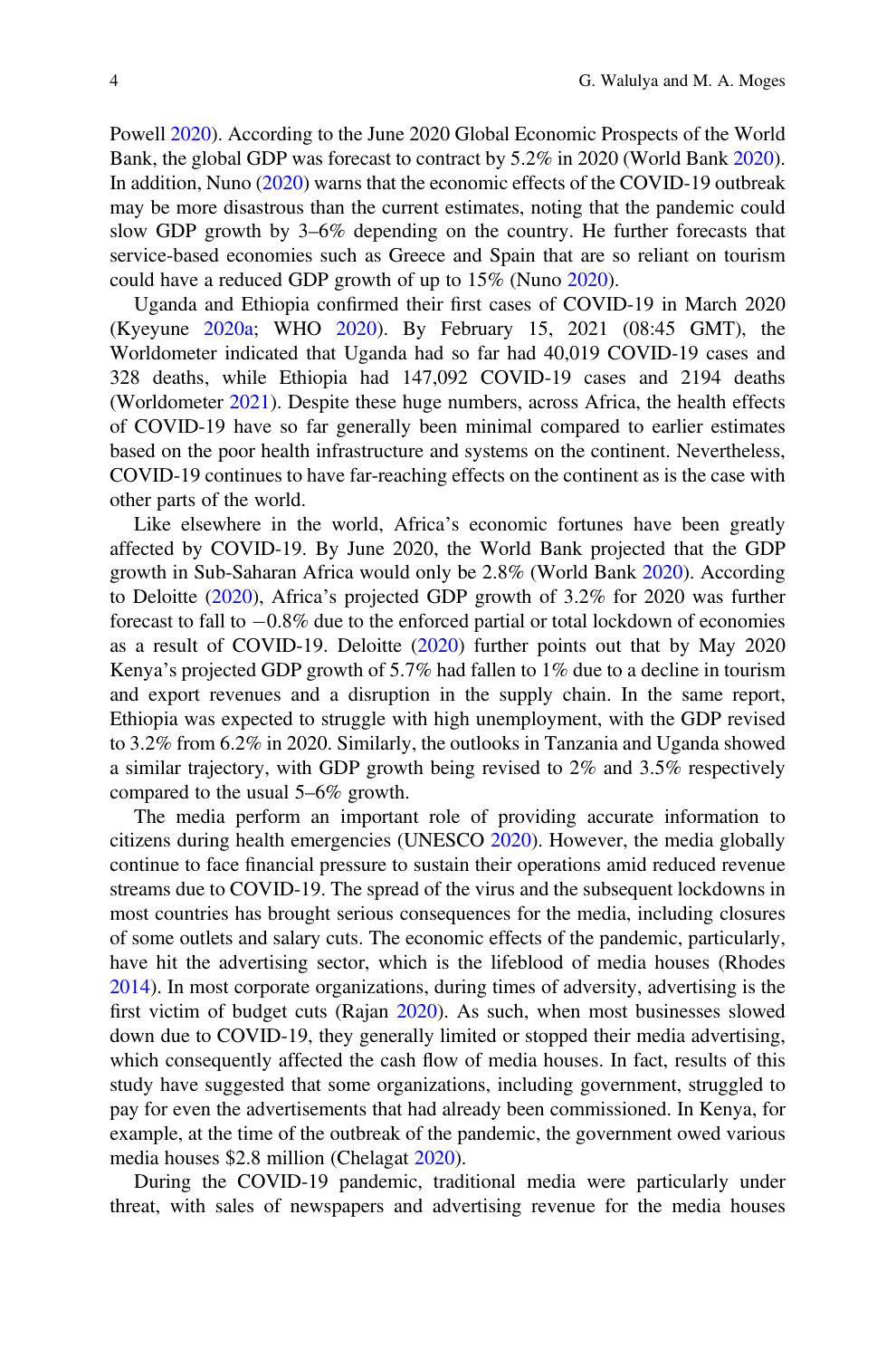significantly dropping due to effects of the extended lockdown. This forced some media houses to restructure their organizations or even close. For instance, in the first five months of the pandemic, partly government-owned Vision Group in Uganda closed three regional newspapers published in local languages, and laid off staff who were working for these publications (Muhindo [2020\)](#page-14-0). These newspapers included Orumuri, Etop, and Rupiny. Another privately owned weekly, The Observer, was also forced to suspend its operations (Kigambo [2020\)](#page-13-0). Apart from closure of some media outlets, media organizations have also had to lay off staff as well as making salary cuts for the remaining staff. In Uganda, the New Vision cut staff salaries by up to 60%. Its competitor the Daily Monitor also made staff salary reductions of up to 35% (Kyeyune [2020b\)](#page-13-0).

It should be noted that COVID-19 found media enterprises in Uganda and Ethiopia in a fragile state, with many of them struggling to financially sustain themselves. In fact the closed newspapers in Uganda were previously running on subsidies from subsidiary media outlets such as the New Vision newspaper (Muhindo [2020](#page-14-0)). In Uganda, for instance, less than 30% of newspapers and online publications are able to sustain themselves (Kigambo [2020\)](#page-13-0). The coming of COVID-19 simply exacerbated an already fragile financial situation for most media organizations in Uganda and Ethiopia.

## Theory

Using the media economy theoretical analysis, this study investigates the key economic effects of COVID-19 on media houses in Uganda and Ethiopia and explores the strategic responses media houses put in place in these countries to mitigate the COVID-19 economic effects. One of the proponents of the media economy theory, Allan Albarran, defined it as "the study of how media firms and industries function across different levels of activity (global, national, household, and individual) in tandem with other forces (globalisation, regulation, technology, and social aspects) through the use of theories, concepts, and principles drawn from macroeconomic and microeconomic perspectives" (Albarran [2010](#page-13-0), p. 3). In this vast definition, the scholar attempts to explain how the media business could be affected by so many factors. Albarran ([2010\)](#page-13-0) described levels such as global (how their service reaches out to global communities), national (how the industries attempt to cover), households (how the media technologies and media content are used in households), individuals (how much time and attention individuals allocate to the media) as possible factors that could have clear effect on the media businesses. He further argues that since individual media consumption is constantly changing, which ultimately has an impact on the advertisers who are always changing their strategies based on the market, the traditional media evolve with the times so as not to be left out of business (Albarran [2010](#page-13-0), p. 5).

Albarran's idea clearly shows that it is the media strategy to fit in the contemporary political, economic, and technological situation. COVID-19 as a global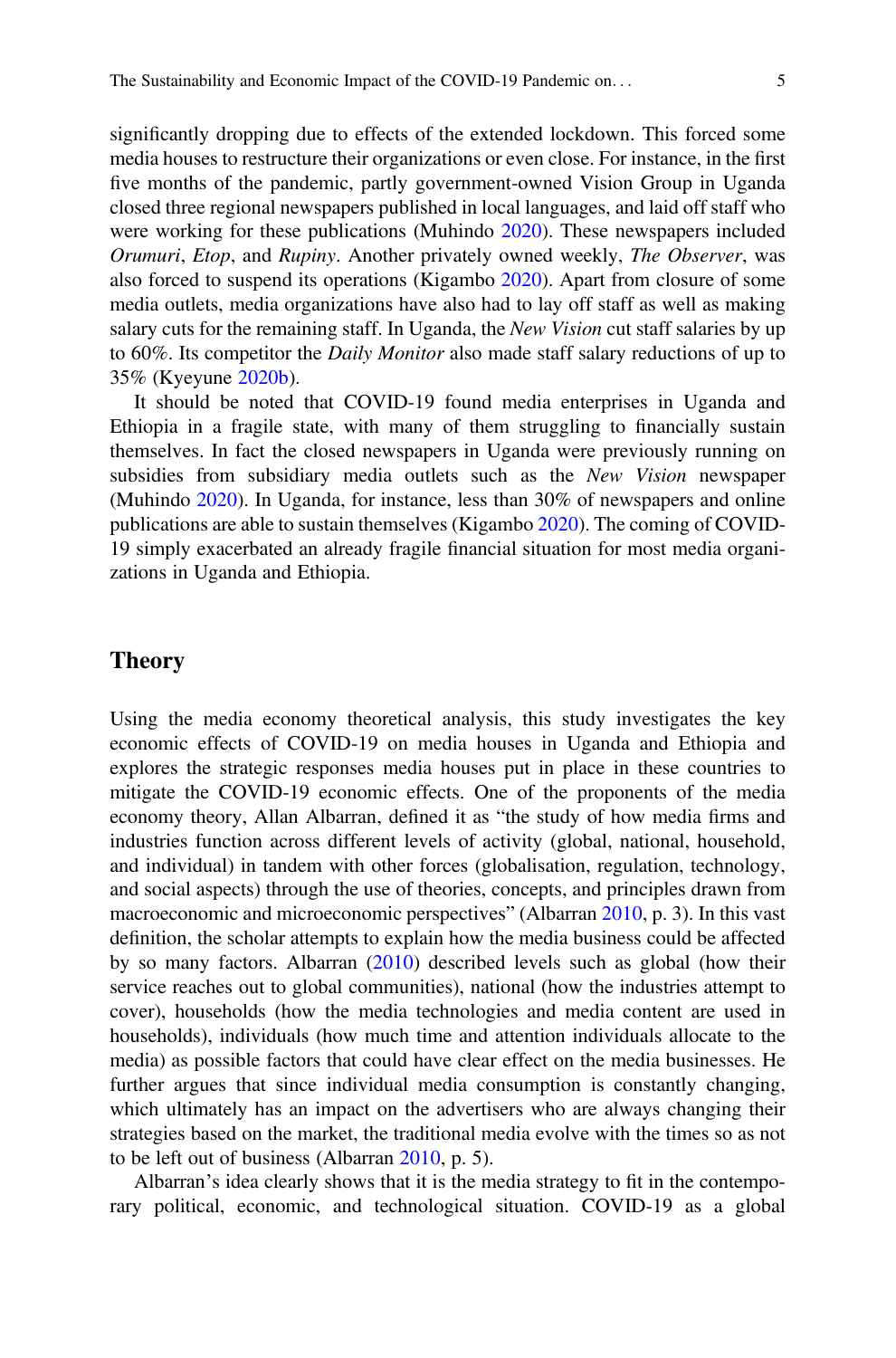pandemic can be seen to have a direct and indirect impact on media businesses. According to Albarran, this requires media businesses to make necessary adjustments to fit the prevailing economic circumstances.

One of the key points Albarran  $(2010)$  $(2010)$  raised is that the media economy is not working in a vacuum. Rather, there are additional factors that sway the media businesses in different directions. These factors include globalization, regulation, technologies, and societal aspects (Albarran [2010](#page-13-0), p. 5). He advises that in situations of crisis, media businesses should have strategies for how to use scarce resources to produce content and meet the needs of their consumers (Albarran [1996\)](#page-13-0).

On one hand, Picard ([2006\)](#page-14-0) has described media economics as "a specific application of economic laws and theories to media industries and firms, showing how economic, regulatory, and financial pressures direct and constrain activities and their influences on the dynamics of media markets" (Picard [2006,](#page-14-0) p. 23). On the other, Doyle described media economics as mainly being concerned with a range of issues including international trade, business strategy, segmentation, risk-spreading, exploration of rights, pricing policy, evolution of advertising market, and competition and industrial concentration as they affect the media businesses' firms and industries (Doyle [2013,](#page-13-0) p. 3). She argues that "analysis of long term trends in advertising suggest a strong association between the performance of the economy as a whole and levels of advertising activity" (Doyle [2013,](#page-13-0) p. 4). Here, it is fair to note that while Albarran mainly focuses on globalization, technology, regulation, and societal aspects to describe the media economies, Doyle only emphasizes consumers, firms, and government. In her argument, economies rely on certain assumptions about how these actors make their choices (Doyle [2013,](#page-13-0) p. 4). It is quite clear that consumers, firms, and the government have a major say in production and dissemination of media content to sustain the media businesses.

## Literature Review

Globally, the pandemic has caused significant economic damage for all newsrooms. A report by the International Center for Journalists (ICFJ) noted that the economic crisis caused by COVID-19 was a top priority for most media industry employees, with three in four respondents saying that they prioritized the continued operation of their publications during the pandemic ahead of everything else (Mulcahey [2020\)](#page-14-0). The report further noted that about eight in every 10 respondents with knowledge about their media houses' financial standing reported at least a 50% reduction in revenue (ibid).

In the United States, more than 36,000 journalists were laid off, furloughed, or took salary cuts (Radcliffe [2020](#page-14-0)). Not even the benefits that came with COVID-19 such as increased subscriptions for some media houses have been able to save the situation. According to an analysis by the journalism institute Poynter, more than 200 newsrooms and media groups in the United States were affected by job losses and other austerity measures that include mergers, which mostly affected local media outlets (Hare [2020](#page-13-0)).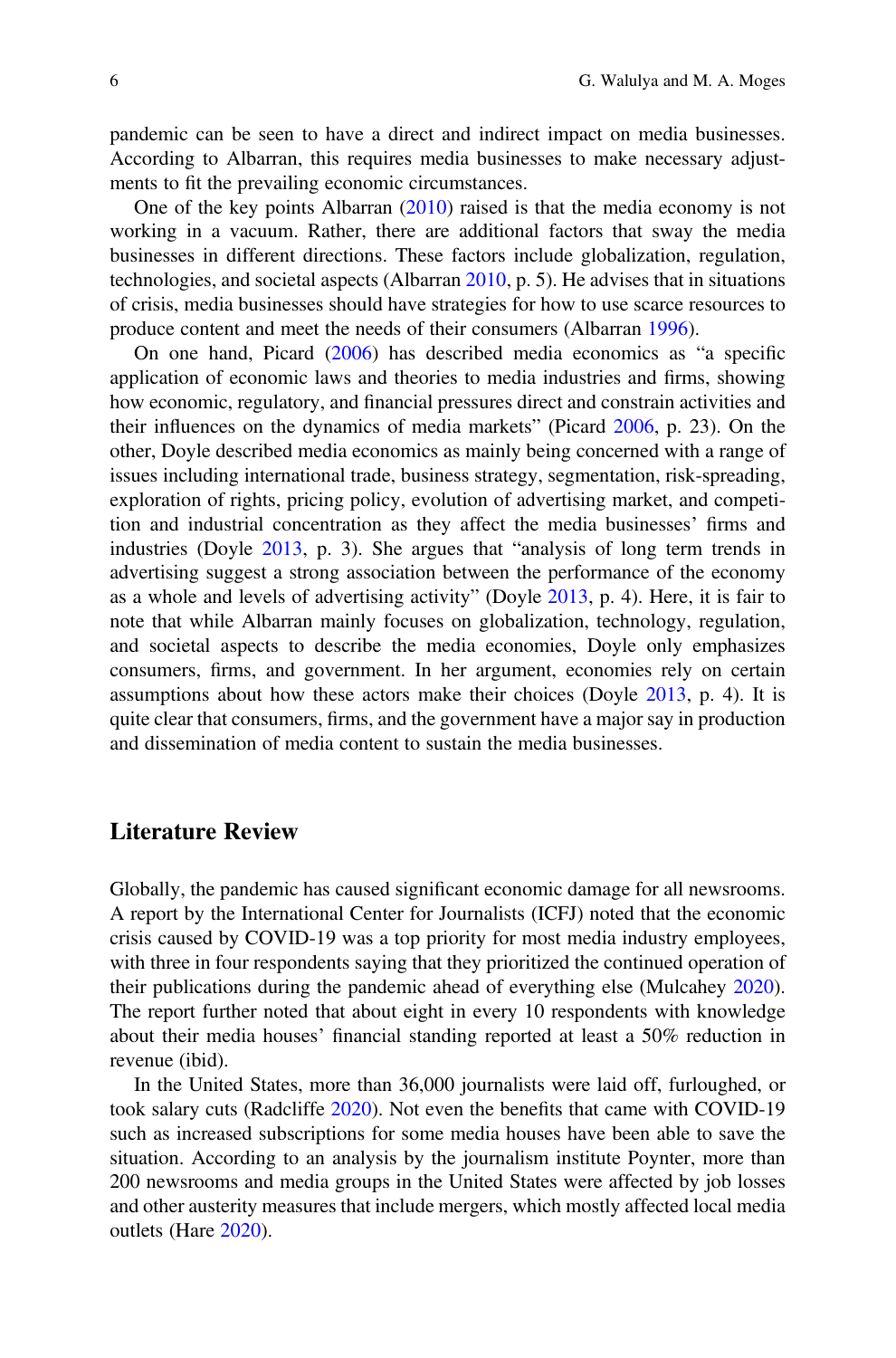In the United Kingdom, several media houses were affected in different ways. City AM, a London-based business newspaper, stopped printing; Playboy's Spring 2020 magazine was its last regular print output; and regional publisher JPI Media

ceased printing 12 titles that included the News Guardian in North Tyneside and the MK Citizen in Milton Keynes. At least 350 staff were furloughed while the remaining staff took a pay cut of up to 15% (Rajan [2020](#page-14-0)). Other affected publications in the UK include Kerrang, a music magazine, which announced in April 2020 that it would stop printing for three months. Regional publisher, Reach, which prints the Express and Mirror newspapers, furloughed 940 of its 4700 staff, while senior management took a 20% pay cut and the lower-level staff took a 10% salary cut (Rajan [2020\)](#page-14-0).

In Africa, COVID-19 has devastated the lives of many journalists. For example, in Nigeria, journalists at Dandal Kura International, an independent radio network, who earn about \$100 per month, took salary cuts and a third of the radio's staff were forced to stay at home with an 80% salary reduction (Krippahl [2020](#page-13-0)). In South Africa, several media houses were forced to make salary cuts while others closed altogether. In Tanzania, Mwananchi Communications, which publishes three newspapers including *The Citizen, Mwananchi*, and *MwanaSport*, laid off 50 members of staff in April 2020 when COVID-19 was at its peak, while in Kenya, 300 journalists lost their jobs, and other journalists had to take a pay cut as high as 50% in 2020 mainly due to effects of COVID-19 (Chelagat [2020](#page-13-0)).

#### Financial Meltdown, a Pre-Existing Condition

The outbreak of COVID-19 and its attendant economic effects have spurred the collapse of a number of publications that were already facing financial pressure for different reasons (Friedman [2020](#page-13-0)). Indeed, Mugisha [\(2020](#page-14-0)) notes that since the coming of the Internet, the business model that has sustained the media for two centuries around the world has been crumbling following a decline in revenue from advertising.

Industry analysts contend that even before the coming of the COVID-19 pandemic, the media industry, and specifically the printing sub-sector, was already a sinking ship, with COVID-19 only accelerating its demise. According to the International Labour Organization (ILO), COVID-19 has accelerated job losses and a decline in economic returns of the media industry worldwide (ILO [2020\)](#page-13-0). Rajan [\(2020](#page-14-0)) notes that long before the outbreak of the COVID-19 pandemic many titles in the United Kingdom were already economically stressed, only running with the support of wealthy owners or operating under commercial models that are unsustainable. Following the decline in revenue from many media houses across Europe, the Council of Europe Committee of Ministers adopted a declaration in 2019, calling on European countries to make sure that media houses that produce quality journalism are financially sustained because they are considered a public good that play an essential role in society (CEO.INT [2020\)](#page-13-0). In the United States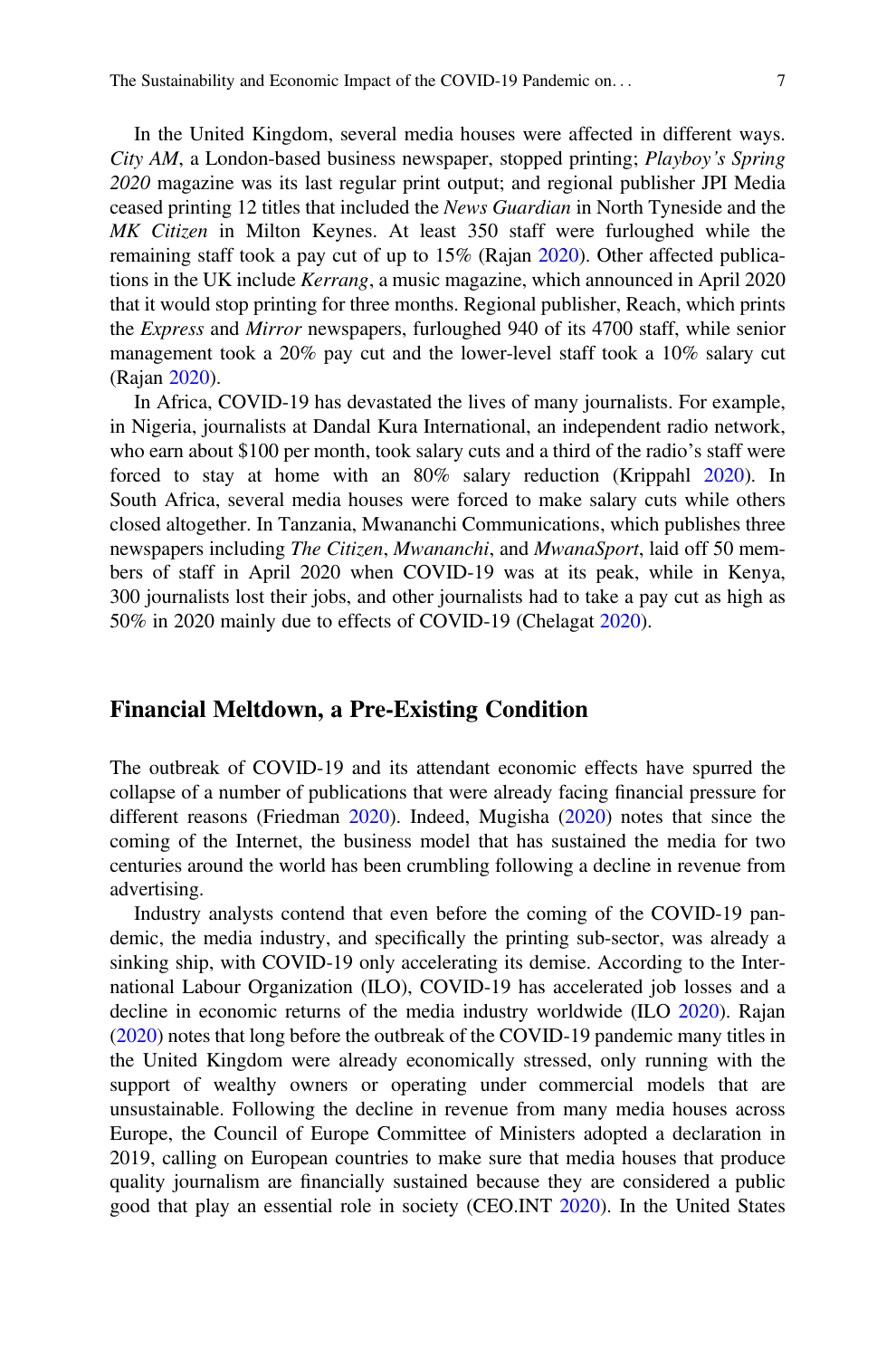Radcliffe ([2020\)](#page-14-0) observes that COVID-19 exacerbated the already known negative financial trends in journalism, especially for newspapers. For instance, from 2008 to 2018, newspapers and magazine revenues in the United States declined by 62%, with about US\$23.5 billion of advertising revenue moving to platforms such as Google, Facebook, and Craigslist (Radcliffe [2020](#page-14-0)). The decline in revenues and the changing media habits meant that even before the pandemic, the newspaper industry had suffered significantly.

In Africa, like elsewhere in the world, there was already a trend of newspapers declining. For instance, in Ethiopia, the media had already been struggling financially, especially after the passing of a new law banning the advertising of alcohol (Proclamation 1112 [2019\)](#page-14-0), which was a major source of income for media houses. In countries with the highest newspaper readership, such as Kenya and South Africa, there has been a sustained decline in newspaper readership over the years. For example, in South Africa, newspaper circulation has declined by about 49% in the last 10 years (Ntibinyane [2020\)](#page-14-0).

## A Migration from Offline to Online Media

The coming of the COVID-19 pandemic has prompted media houses to accelerate their move toward digital media as a solution to dwindling offline media revenues. Although the Internet was initially viewed as a threat to the traditional media business model (Ha and Fang [2012\)](#page-13-0), the same Internet is turning out to be the savior of traditional media. Traditional media have embraced new ways, investing in digital platforms to facilitate journalists and media players who were stuck at home during the lockdown (Mugisha [2020](#page-14-0)). For example, in South Africa, a recent report notes that there has been an increase of online audiences of up to 76%, yet at the same time, magazines and newspapers have been folding or reducing the number of copy sales (Cision [2020\)](#page-13-0). In Kenya, some radio stations saw a spike in audience numbers, with one managing editor reporting a sharp rise in engagement with listeners at the 13 FM stations he was overseeing at the beginning of the crisis (Chelagat [2020](#page-13-0)).

Another example of winners during the pandemic is Netflix, a US-based streaming giant that is reported to have gained about 26 million new customers in the first six months of 2020 compared to the 28 million new subscribers that it gained throughout 2019 (Alexander [2020](#page-13-0)). The International Telecommunications Union (ITU [2020\)](#page-13-0) notes that television viewing had gone up, with an average person in North America spending at least seven hours watching television every day, compared to six hours in the pre-pandemic period.

Despite the traditional media's online migration, making money from the Internet still remains a challenge for most of Africa's traditional media. There is still a need to expand and improve the coverage and quality of Internet in most parts of the continent. Available data shows that at least 60% of people in Africa lack access to the Internet, with some countries, such as Burundi, having only 10% of their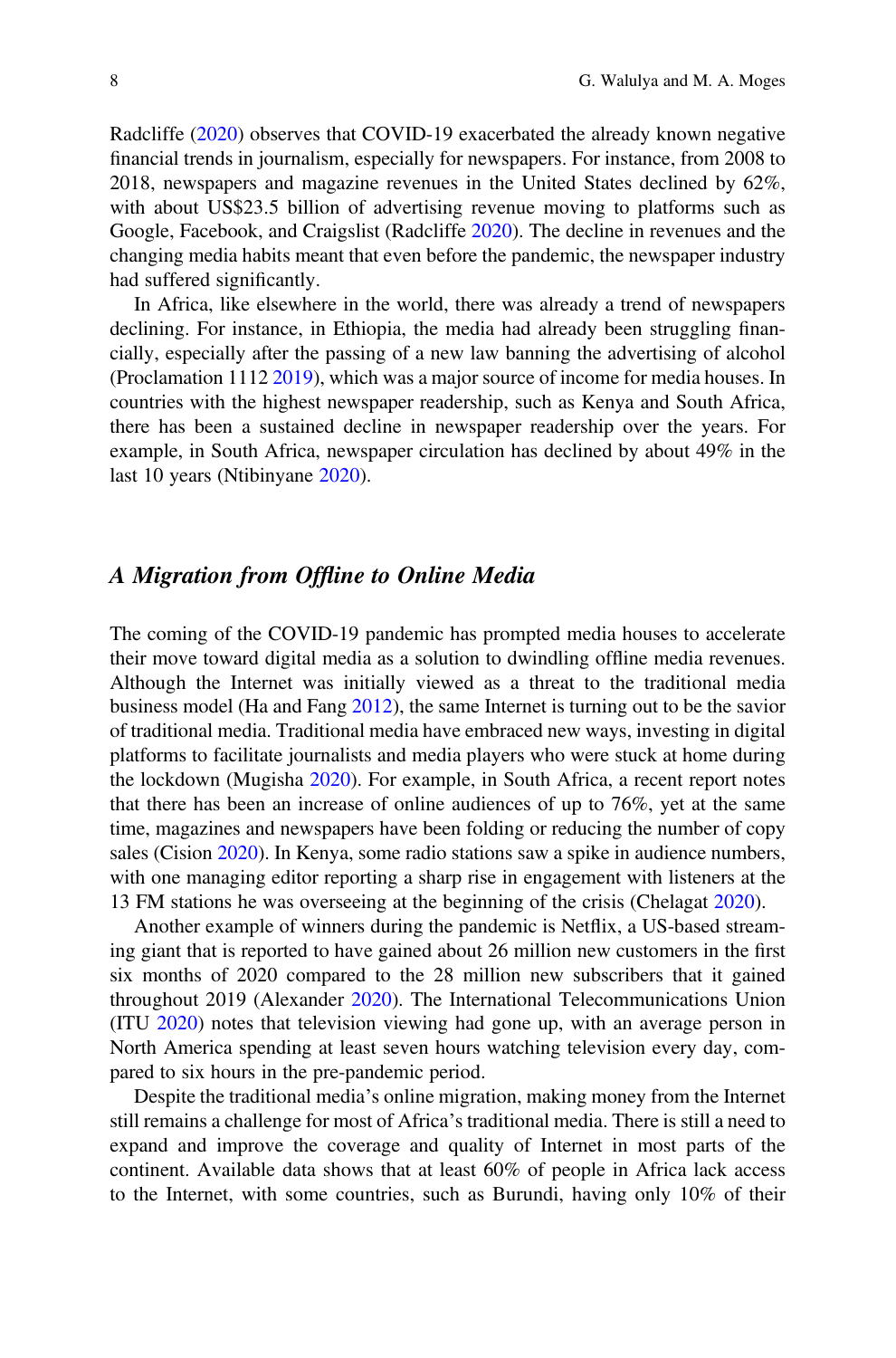population online (Mugisha [2020](#page-14-0)). This makes it difficult to sustain a media house in Africa through online revenue streams.

## Methodology

This study is based on qualitative interviews with 12 managers of leading media houses in Uganda and Ethiopia. Six managers who participated in the study were from Uganda while the other six were from Ethiopia. Although the study was conducted in two countries, it is not necessarily a comparative analysis per se. Instead, the two countries have been used as an extended case study. In terms of media disaggregation, of the six managers who were interviewed in each of the two countries, two each were drawn from radio, television, and newspapers. In some cases the people interviewed were in charge of more than one media format. This applied to news organizations that own radio, television, newspapers, and sometimes online publications. This means that the data collected represent opinions beyond the 12 targeted media houses platforms. The study targeted the most influential radio, television, and newspapers. Influence was measured in terms of circulation of a newspaper and viewership or listenership of a TV or radio station. The media houses considered included public and privately owned media houses. In Uganda, we interviewed managers of UBC radio and TV, CBS FM radio, NTV, Daily Monitor, New Vision, and NBS TV. The media managers interviewed in Ethiopia were from the Reporter Newspaper and Kumeneger magazine, Fana Broadcasting Cooperation (airing on television, radio, and online platforms), and Sheger Radio. Television respondents were drawn from Ahadu Radio and Television and Walta Media and Communication Corporation. The titles of the people interviewed varied from one organization to the other. Some were Managing Directors or their Deputies and Chief Executive Officers, while others were Managing Editors or Editors. We decided to interview managers because they are the ones who have knowledge of the business decisions of media houses. Due to COVID-19 restrictions and the busy schedules of the interviewees, most interviews were conducted remotely through zoom, email, telephone calls, and WhatsApp messaging. A few interviews were conducted physically with observation of the COVID-19 Standard Operating Procedures. All the informants gave their consent to be quoted if their ideas were found relevant.

Data from interviews was transcribed, analyzed, and organized according to emerging themes as presented in the findings below. While the key informants raised many concerns related to COVID-19 and its impact on their media houses, the authors only focused on the economic effects of the virus on the media business.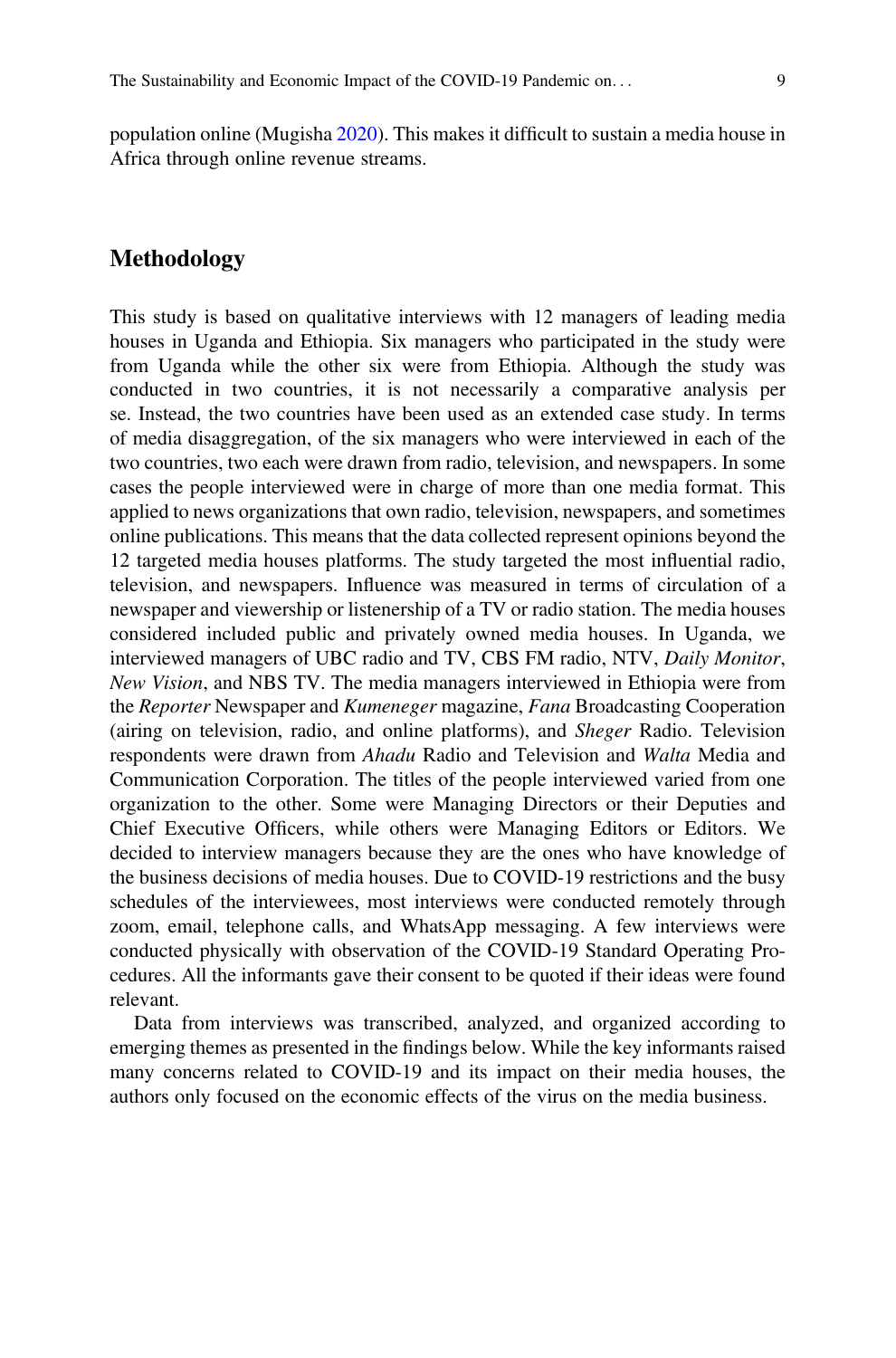## Findings

The COVID-19 pandemic affected media houses in different magnitudes depending on the type of media house and its financial standing at the time of the outbreak of the pandemic. As noted above, presented here are the economic effects of COVID-19 on media houses in Uganda and Ethiopia. These include loss of advertising, reduction of salaries, closure of media houses, and loss of jobs. Also discussed are opportunities and measures that have helped media houses to stay in business despite the economic effects of the COVID-19 pandemic.

## Loss of Advertising

As mentioned earlier, advertising is the major source of income for most media houses in any part of the world. Following the outbreak of the pandemic and its economic consequences for businesses, most organizations cut their advertising budgets, which adversely affected media houses. The loss of advertisers became the source of most of the problems that the media faced during the pandemic. In Ethiopia the problem of lack of advertising was exacerbated by an earlier ban on alcohol advertisements in the media (Proclamation 1112 [2019\)](#page-14-0). This reduced advertising both in number and income for all media outlets (both private and government owned) in the country. According to a document submitted to the prime minister's office by Ethiopian media stakeholders, "Ethiopian media houses were already in deep liquidity crisis due to a reported 40% loss in advertising revenue as a result of a ban on alcoholic beverages' commercials" (Media Council [2020](#page-13-0)).

In Uganda, media houses, especially newspapers, were already under financial pressure, long before the outbreak of COVID-19, as one privately owned newspaper manager explained:

Before COVID-19 came media houses were already struggling, especially the print media. It is not a Ugandan problem; it's not our newspaper problem. It's an international trend, where print circulation has been falling for the last many years. It's been gradual but in the last five years the decline has been very sharp. So, print media was already grappling with falling circulation. Yet, the online platforms have not fully monetized. It's a new thing. Here subscription has not picked up. So for us, print is still the cash cow; it pays the bills, does most of the things. So the fact that circulation has already declined put us under more pressure when the COVID-19 hit because we had to quickly come up with ideas on how to cope. (Interview, January 21, 2021)

The loss of advertising was followed by a significant reduction in income because several businesses that were under lockdown could not even pay for advertisements that they had recently commissioned, leading to revenue loss. Nevertheless, the costs of running media houses were rising due to requirements of observing standard operating procedures, as one manager of Uganda's public TV and radio explains: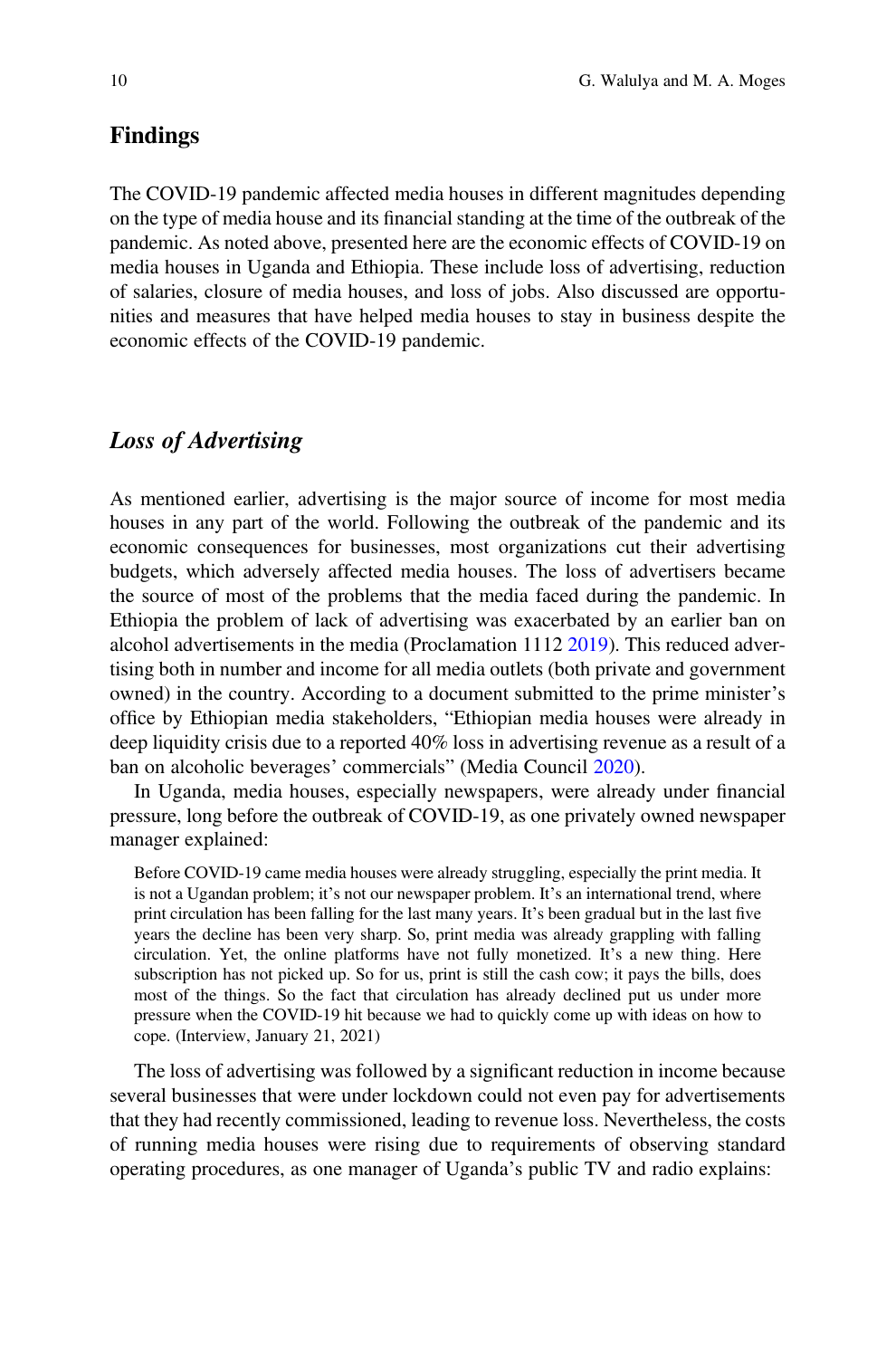We saw our revenue dwindle from about 500 million (\$139,000) a month to around about 100 million (\$28,000) a month and that was much later probably towards the fourth to seventh month of lockdown. We almost had zero revenue in the first three months of COVID-19. So, it really dwindled our accounts but also, our costs of operations went up because we had to operate a little differently, we literary were picking and dropping some staff home. We had also to provide accommodation to some of our technical staff at the beginning of COVID-19 because we didn't know how to take them home and back during this period. (Personal interview conducted on January 7, 2021)

The newspaper sub-sector seems to have suffered most due to loss of advertising because the sales from circulation of newspapers had also dropped because of the lockdown and decrease in people's income.

### Loss of Market

Most newspapers in Ethiopia and Uganda are sold on streets rather than by subscription. Tamerate Haile and Amare Aregawi (personal interviews, 2020), for instance, noted that vendors were not interested in circulating/selling newspapers. They also highlighted that this happened due to the fear of COVID-19 transmission while buyers/readers were touching the newspapers. Besides, most of the vendors shifted their business for survival, which had repercussions for the newspaper business in the country.

Due to fear of COVID-19 infection as well as the state of emergency declared in Ethiopia, people were not interested in socializing and engaging themselves in the search for information from the traditional media. As a result, the number of newspaper subscribers, particularly hotels and other business firms, radically decreased. This was caused by two reasons. The first one was due to the lockdown; they were not running their business and there were no guests to read the newspapers. The other reason was that their businesses were at risk and they preferred to save their money.

#### Closure of Media Houses and Loss of Jobs

Different media houses responded differently to the loss of advertisement revenue. One of the common problems in both Uganda and Ethiopia was the closure of some media houses leading to job losses among journalists and other media workers. In Ethiopia two media firms were forced to shut down and lay off their staff members due to the effects of COVID-19. One of the closed media outlets was JTV, owned by artist Josef Gebre. JTV had been on air for more than three years. In an article published in Ethiopia Insight, Marew Abebe Salemot ([2020\)](#page-14-0) noted that in addition to the total shutdown of JTV, other outlets, particularly newspapers and magazines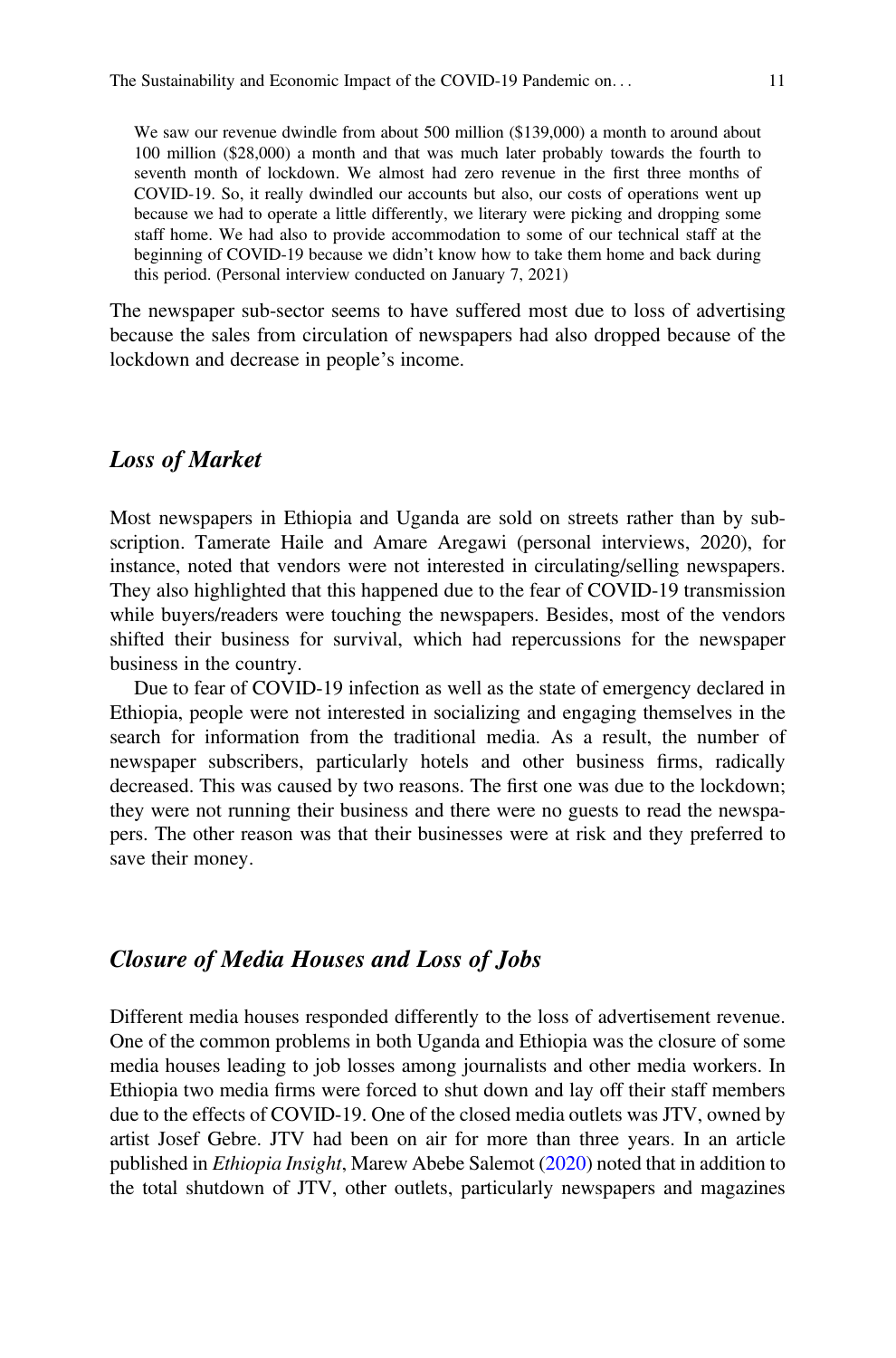such as Ghion Journals, Sheger Times, and Berera, temporarily stopped their publications.

In Uganda, partly government owned Vision Group closed three regional newspapers, Orumuri, Etop, and Rupiny, published in local languages, and laid off staff who were working for these publications. Another privately owned weekly, *The* Observer, was also forced to suspend its operations. Still, with media houses that continued to operate, some journalists were laid off due to limited revenue. Newspapers that continued operating reduced the number of pages by at least 50% because they had a limited number of journalists to write enough stories to fill the newspapers. Interview respondents suggested that they were not very keen on laying off their staff because they kept hoping that the pandemic would last for only a short period. Ironically, in the same period, Vision Group opened a new TV station broadcasting in one of the languages the local newspaper was serving. This demonstrates that whereas print media was struggling, electronic media was more resilient and dynamic in adjusting to change.

One special charter of the Ethiopian media that produced content for media organizations stopped production due to economic difficulties. These out sourced programs were a source of income for some media firms. However, due to various reasons related to COVID-19, most outsourced programs were cancelled. Journalists working on these programs were forced to leave. Indeed, even in Uganda, TV managers confirmed that they suspended buying of externally produced content, resorting to in-house production to cut costs.

It is worth noting that in Ethiopia the government made it illegal to lay off staff during the state of emergency. The state of emergency included an article that prohibits organizations from laying off their workers to minimize the number of affected people. Consequently, the media were trapped between bankruptcy and fulfilling the law against laying off staff. As a result, most of the media firms continued to suffer from the chronic economic challenges during COVID-19, particularly in the period of the state of emergency.

## Reduction of Salaries

Due to fall in revenue, almost all media houses in Uganda and Ethiopia cut salaries of their staff. The magnitude of salary cuts varied from one organization to another. For instance, Uganda's Vision Group's salary cuts went as high as 60% for the company's top earners and 40% for the lower-category earners. A manager at a privately owned newspaper in Uganda further explains:

Salaries were also affected and the staff were affected by different percentages [of salary cuts] per category from 5% to 30%. I think ours was not as bad as some media houses, where it was up to 60% or 40% for everybody. That was the immediate effect. After two months of the lockdown, we had the salary cuts implemented. (Personal interview conducted on January 21, 2021)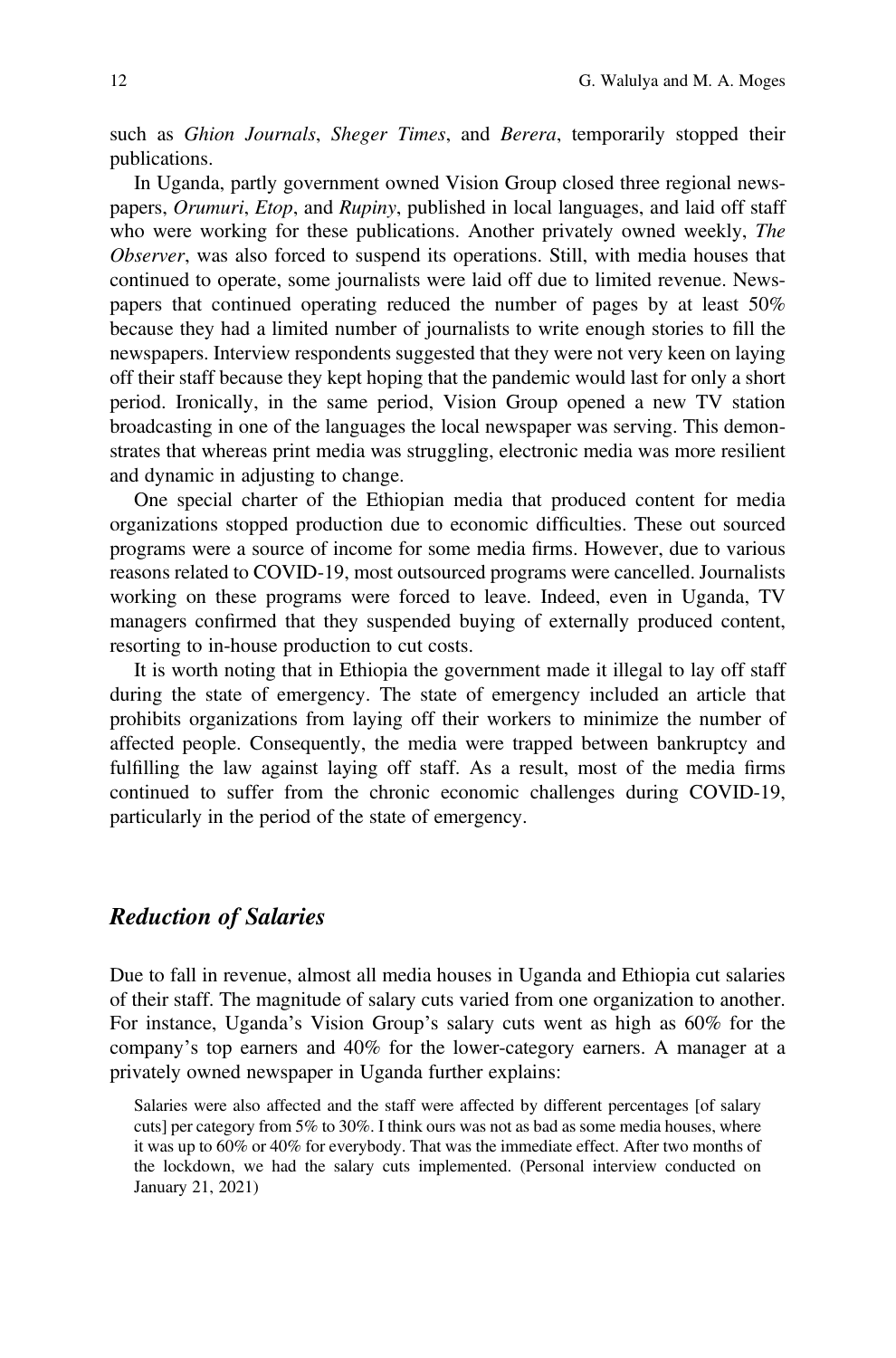It should be noted that about three quarters of journalists in most newsrooms in Uganda and Ethiopia are freelancers. During this period, this category of journalists struggled to earn because the lockdown measures made it difficult for them to gather news due to lack of private transport and equipment. It is possible that some of these freelancers may have quit journalism altogether.

## Sustainability Measures during the COVID-19 Pandemic

Despite the disastrous economic effects of COVID-19, most media houses in Uganda and Ethiopia found coping mechanisms to deal with the effects of the pandemic. Some of these mechanisms, such as salary cuts, have already been discussed above. Below is a discussion of some of the more positive approaches that have helped media houses to stay in business.

Creativity and innovativeness Following the suspension of advertising by the traditional advertisers, some media houses resorted to soliciting for advertisements from non-traditional advertisers. This is particularly the case with television stations that resorted to hosting e-conferences for organizations, as one TV manager explained:

Without a doubt, this has been our best year in terms of revenues. Our revenues have grown by 50%. The reason [for growth] is not because of the traditional spenders, the traditional advertisers. It is because we have been very creative in the way we adapted. So, once COVID-19 struck, we had to go back to the drawing board and re-evaluate our strategies on how we are going to: one, sell products that are related to COVID-19. So we have gone into companies and organisations as a media platform to help them communicate their responses. So this has been a very good revenue stream for us, which is outside the traditional way of advertising. (Personal interview conducted on December 31, 2020)

Cost-cutting Another measure that has helped media houses to stay afloat is the reduction of operating costs through avoiding unnecessary spending. Organizations introduced shifts to reduce the number of staff coming to work and also reduced the number of services they were outsourcing, as one private TV and radio manager explained:

We had to do a cost cutting across our operations to channel all that money to human resource. For example, if you are going to report and you are spending X amount of money and you have been sending two reporters, send one reporter. If you have been deploying two cameras, if you have been doing more pre-produced products, if you have been buying content, you reduce on buying content and produce it internally. So all these external costs that seemed like a luxury in this time, we had to reduce on them. Working from home also reduced on our costs because most of the 300 staff we have would consume food, water, electricity bills (Personal interview conducted on December 31, 2020)

Similarly, in Ethiopia, many media organizations started to conduct interviews through telephone and other new technologies such as Skype and Zoom to minimize costs. Though it might not lead to good-quality production, particularly for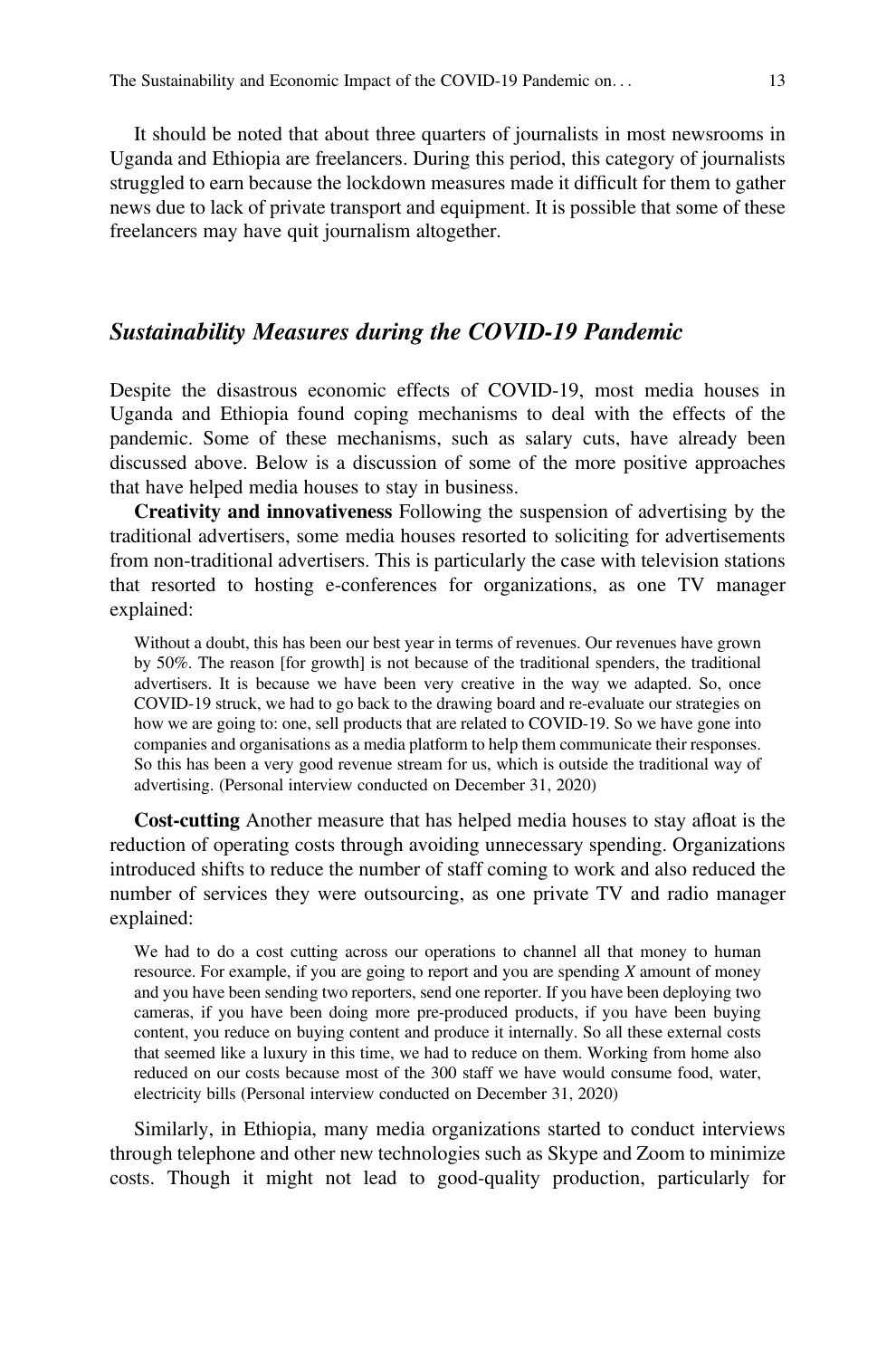television, most media organizations tended to gather information through such technologies. This helped them to minimize some of the facilitation costs.

Re-adjusting content to suit the COVID-19 pandemic Most of the media houses in Uganda made a deliberate effort to change their content to match the requirements of the COVID-19 pandemic. Most media houses, for instance, started radio and TV education programs to teach learners who were not going to school due to COVID-19. Other channels earned money through relaying church services. Some newspapers also carried learning materials for learners. This helped the media to get new audiences and also earn income from non-traditional sources while remaining relevant, as one Uganda radio manager noted: "Our station gained relevance due to the new programmes of education and church services. We have now got a new high captivating audience. We are starting to think outside the box" (Personal interview conducted on December 18, 2020).

Other interventions that newspapers came up with include venturing into other income-generating activities such as book publishing. One newspaper started to do home deliveries. The manager of this media house indicated that the number of people who had subscribed to the paper was growing. Two newspapers in Uganda also tried to interest readers in the electronic version of the newspaper during the lockdown, hoping that people would eventually start to subscribe to the electronic newspaper.

## Discussion and Conclusion

This chapter has highlighted the various economic challenges that the media in Uganda and Ethiopia have endured during the COVID-19 pandemic. These challenges have ranged from loss of advertising revenue, to reduction of salaries, to closure of media houses and job losses. The media responded with both radical and innovative measures to counter the adverse economic effects of COVID-19. As Albarran ([2010\)](#page-13-0) argued, individual media consumption habits are constantly changing, which ultimately has an impact on the advertisers who are always changing their strategies based on the market. This requires that the media evolve in ways that conform to the contemporary trends in order to stay in business. While this part of the book has focused on Uganda and Ethiopia, it is possible that the findings of this chapter are applicable to the situation in other countries, as literature from elsewhere has suggested. As Doyle ([2013\)](#page-13-0) noted, there is a strong association between the performance of the economy as a whole and levels of advertising activity.

While the media in the two countries have faced similar problems, the mechanism they took to overcome the challenges were somewhat different. Media in Uganda took some major steps toward shifting business from traditional to online, as well as using the media firms to produce additional content such as educational programs for learners to earn some income which helped to sustain them. The Ethiopian media was highly constrained by the law preventing them from laying off staff, yet they were required by the state to relay COVID-19 information without pay from the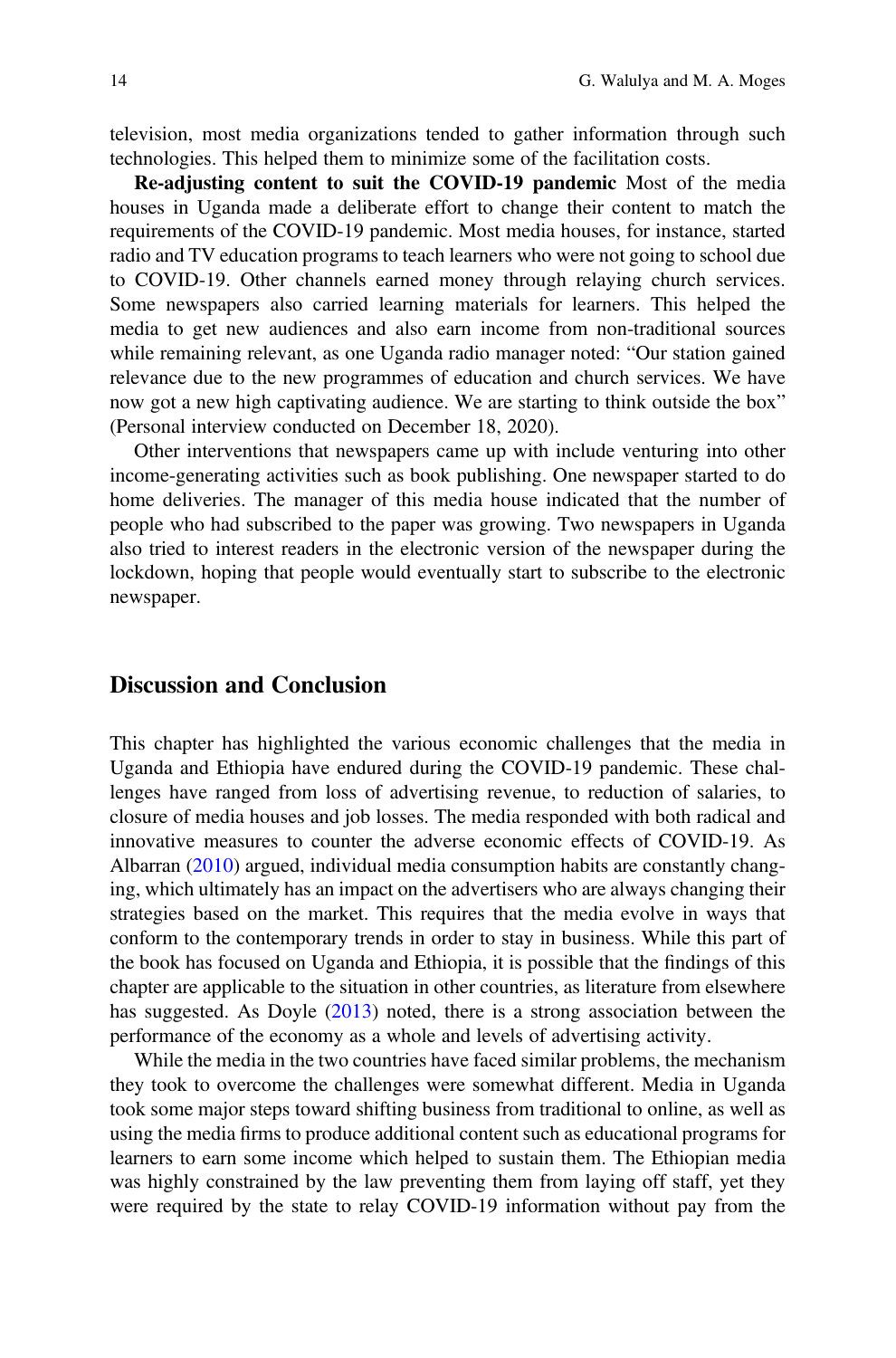state. Instead, the Media Council of Ethiopia applied for a subsidy from the government, and to get some form of relief from paying income tax.

Findings from this study have further confirmed that long before the coming of COVID-19, media houses in Uganda and Ethiopia were already struggling economically. COVID-19 only provided a spur for an already crumbling sector. This was particularly the case with the newspaper sub-sector. As Rajan ([2020\)](#page-14-0), Radcliffe [\(2020](#page-14-0)), and Kigambo ([2020\)](#page-13-0) have noted, the finances of the media in many parts of the world have been on a decline since the advent of the Internet. Newspaper copy sales have been significantly dropping, especially in the last ten years. In fact, even before the start of COVID-19, many media houses in Uganda and Ethiopia were restructuring their organizations to take care of the decreasing income. This restructuring has involved merging the roles of some personnel and departments, thereby laying off some staff (Kigambo [2020](#page-13-0)). The folding of some newspapers and laying off of staff after the start of COVID-19 have not come as a surprise.

Whereas many traditional media houses have embraced the Internet, it is clear that this platform has not yet provided financial rewards for them. As Mugisha [\(2020](#page-14-0)) observed, many media houses in Africa are still struggling with making money off the Internet. This situation has further been complicated by the limited reach and quality of Internet in Africa. Even when newspapers opened up their electronic paper to be accessed freely by the public during the pandemic, results did not seem to suggest that more readers appreciated the idea of subscribing to these e-papers.

One of the positive effects that has emerged from COVID-19 was that the electronic media, especially television, performed better financially compared to the pre-pandemic period. As Cision ([2020\)](#page-13-0) and Chelagat [\(2020](#page-13-0)) reported in South Africa and Kenya, some TV stations, particularly in Uganda, made more money during the pandemic when compared to the pre-pandemic period. As Albarran [\(2010](#page-13-0)) noted, crisis times such as the COVID-19 period require media businesses to make necessary adjustments to fit the prevailing economic circumstances. The COVID-19 pandemic helped some TV and radio stations to connect with new viewers and listeners.

The spike in the number of viewers and listeners might have been caused by the search for information by citizens during a health emergency (UNESCO [2020\)](#page-14-0). The introduction of new programs, such as church services and school lessons for learners contributed to the emergence of a new audience. This in turn attracted non-traditional advertisers who were looking for opportunities to communicate COVID-19 information. It may also be argued that some of the coping mechanisms that media houses adopted during the COVID-19 pandemic may be instrumental in helping the media to become financially stable for many years to come.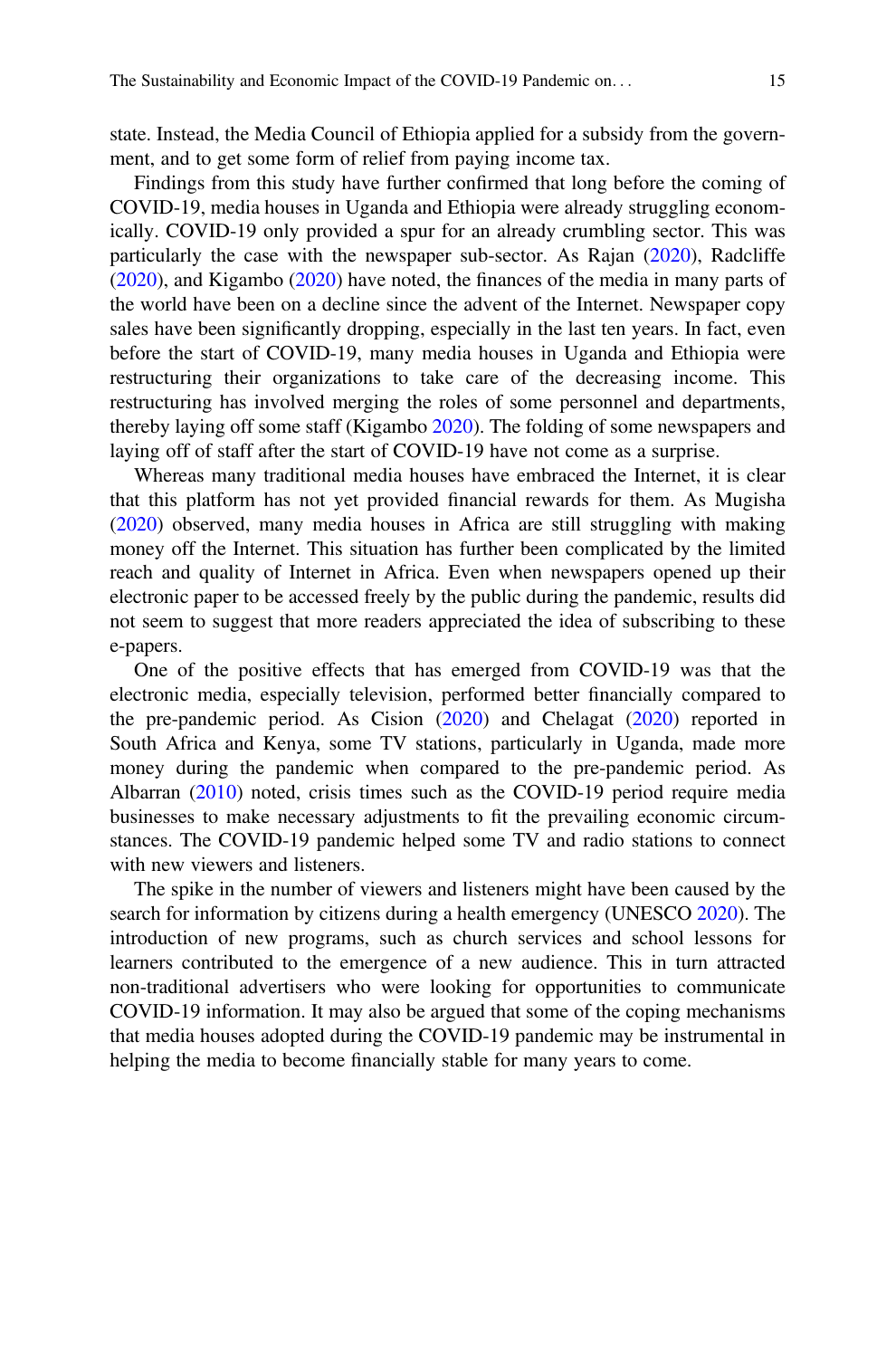# <span id="page-13-0"></span>References

- Albarran AB (1996) Media economics: understanding markets, industries, and concepts. Iowa State University Press, Ames, IA
- Albarran AB (2010) The media economy. Routledge, New York
- Alexander J (2020) Netflix adds another whopping 10 million subscribers, but warns growth may slow. [https://www.theverge.com/2020/7/16/21326434/net](https://www.theverge.com/2020/7/16/21326434/netflix-second-quarter-earnings-tv-shows-movies-originals-subscribers-adds-ted-sarandos)flix-second-quarter-earnings-tv[shows-movies-originals-subscribers-adds-ted-sarandos](https://www.theverge.com/2020/7/16/21326434/netflix-second-quarter-earnings-tv-shows-movies-originals-subscribers-adds-ted-sarandos) (07/01/2021)
- CEO.INT (2020) Ensuring the financial sustainability of quality journalism. [https://www.coe.int/en/](https://www.coe.int/en/web/freedom-expression/-/ensuring-the-financial-sustainability-of-quality-journalism) web/freedom-expression/-/ensuring-the-fi[nancial-sustainability-of-quality-journalism](https://www.coe.int/en/web/freedom-expression/-/ensuring-the-financial-sustainability-of-quality-journalism) (07/01/ 2021)
- Chelagat J (2020) How COVID-19 complicated Kenya's media sustainability problems. [https://](https://internews.org/story/how-covid-19-complicated-kenyas-media-sustainability-problems) [internews.org/story/how-covid-19-complicated-kenyas-media-sustainability-problems](https://internews.org/story/how-covid-19-complicated-kenyas-media-sustainability-problems) (07/01/ 2021)
- Cision (2020) South African print & digital publishing media industry, 2020 analysis, trends and the impact of COVID-19. [https://www.prnewswire.com/news-releases/south-african-print%2D](https://www.prnewswire.com/news-releases/south-african-print%2D%2Ddigital-publishing-media-industry-2020%2D%2Danalysis-trends-and-the-impact-of-covid-19-301092106.html) [%2Ddigital-publishing-media-industry-2020%2D%2Danalysis-trends-and-the-impact-of](https://www.prnewswire.com/news-releases/south-african-print%2D%2Ddigital-publishing-media-industry-2020%2D%2Danalysis-trends-and-the-impact-of-covid-19-301092106.html)[covid-19-301092106.html](https://www.prnewswire.com/news-releases/south-african-print%2D%2Ddigital-publishing-media-industry-2020%2D%2Danalysis-trends-and-the-impact-of-covid-19-301092106.html) (07/01/2021)
- Deloitte (2020) Economic impact of the COVID-19 pandemic on East African economies. [https://](https://www2.deloitte.com/content/dam/Deloitte/tz/Documents/finance/Economic_Impact_Covid-19_Pandemic_on_EastAfrican_Economies.pdf) [www2.deloitte.com/content/dam/Deloitte/tz/Documents/](https://www2.deloitte.com/content/dam/Deloitte/tz/Documents/finance/Economic_Impact_Covid-19_Pandemic_on_EastAfrican_Economies.pdf)finance/Economic\_Impact\_Covid-19\_ [Pandemic\\_on\\_EastAfrican\\_Economies.pdf](https://www2.deloitte.com/content/dam/Deloitte/tz/Documents/finance/Economic_Impact_Covid-19_Pandemic_on_EastAfrican_Economies.pdf) (29/12/2020)
- Doyle G (2013) Understanding media economics, 2nd edn. SAGE Publications, London
- Friedman B (2020) Covid-19 economic impact a heavy blow to SA media houses. [https://www.](https://www.capetalk.co.za/articles/382542/covid-19-economic-impact-a-heavy-blow-to-sa-media-houses) [capetalk.co.za/articles/382542/covid-19-economic-impact-a-heavy-blow-to-sa-media-houses](https://www.capetalk.co.za/articles/382542/covid-19-economic-impact-a-heavy-blow-to-sa-media-houses) (30/12/2020)
- Ha L, Fang L (2012) Internet experience and time displacement of traditional news media use: an application of the theory of the niche. Telematics Inform 29(2):177–186
- Hare, K. (2020). Here are the newsroom layoffs, furloughs and closures caused by the coronavirus. [https://www.poynter.org/business-work/2021/here-are-the-newsroom-layoffs-furloughs-and](https://www.poynter.org/business-work/2021/here-are-the-newsroom-layoffs-furloughs-and-closures-caused-by-the-coronavirus/)[closures-caused-by-the-coronavirus/](https://www.poynter.org/business-work/2021/here-are-the-newsroom-layoffs-furloughs-and-closures-caused-by-the-coronavirus/) (06/01/2021)
- ILO (2020) COVID-19 and the media and culture sector. ILO Sectoral Brief. [https://www.ilo.org/](https://www.ilo.org/wcmsp5/groups/public/%2D%2D-ed_dialogue/%2D%2D-sector/documents/briefingnote/wcms_750548.pdf) [wcmsp5/groups/public/%2D%2D-ed\\_dialogue/%2D%2D-sector/documents/brie](https://www.ilo.org/wcmsp5/groups/public/%2D%2D-ed_dialogue/%2D%2D-sector/documents/briefingnote/wcms_750548.pdf)fingnote/ wcms 750548.pdf (06/01/2020)
- ITU (2020) Economic impact of COVID-19 on digital infrastructure. [https://www.itu.int/en/ITUD/](https://www.itu.int/en/ITUD/Conferences/GSR/2020/Documents/GSR-20_Impact-COVID-19-on-digital-economy_DiscussionPaper.pdf) [Conferences/GSR/2020/Documents/GSR-20\\_Impact-COVID-19-on-digital-economy\\_](https://www.itu.int/en/ITUD/Conferences/GSR/2020/Documents/GSR-20_Impact-COVID-19-on-digital-economy_DiscussionPaper.pdf) [DiscussionPaper.pdf](https://www.itu.int/en/ITUD/Conferences/GSR/2020/Documents/GSR-20_Impact-COVID-19-on-digital-economy_DiscussionPaper.pdf) (07/01/2021)
- Jamil S, Appiah-Adjei G (2020) Battling with infodemic and disinfodemic: the quandary of journalists to report on COVID-19 pandemic in Pakistan. Media Asia:1–25
- Kigambo G (2020) COVID-19 and the precarity of Uganda's print media. Konrad Adenauer Stiftung. [https://www.kas.de/documents/280229/8800435/COVID-19+and+the+Precarity+of](https://www.kas.de/documents/280229/8800435/COVID-19+and+the+Precarity+of+Uganda%E2%80%99s+Print+Media.pdf/c4a9f622-d40c-d481-afd5-e2d19c92f746?t=1592317864039) [+Uganda%E2%80%99s+Print+Media.pdf/c4a9f622-d40c-d481-afd5-e2d19c92f746?t=159231](https://www.kas.de/documents/280229/8800435/COVID-19+and+the+Precarity+of+Uganda%E2%80%99s+Print+Media.pdf/c4a9f622-d40c-d481-afd5-e2d19c92f746?t=1592317864039) [7864039](https://www.kas.de/documents/280229/8800435/COVID-19+and+the+Precarity+of+Uganda%E2%80%99s+Print+Media.pdf/c4a9f622-d40c-d481-afd5-e2d19c92f746?t=1592317864039) (29/12/2020)
- Krippahl C (2020) Africa's media hit hard by COVID-19 crisis. DW. [https://www.dw.com/en/](https://www.dw.com/en/africas-media-hit-hard-by-covid-19-crisis/a-53427253) [africas-media-hit-hard-by-covid-19-crisis/a-53427253](https://www.dw.com/en/africas-media-hit-hard-by-covid-19-crisis/a-53427253) (30/12/2020)
- Kyeyune H (2020a) Uganda confirms first case of COVID-19. Anadolu Agency. [https://www.aa.](https://www.aa.com.tr/en/africa/uganda-confirms-first-case-of-covid-19/1774578#:~:text=KAMPALA%2C%20Uganda,Health%20Minister%20Dr) com.tr/en/africa/uganda-confirms-fi[rst-case-of-covid-19/1774578#:~:text](https://www.aa.com.tr/en/africa/uganda-confirms-first-case-of-covid-19/1774578#:~:text=KAMPALA%2C%20Uganda,Health%20Minister%20Dr)=[KAMPALA%2C%](https://www.aa.com.tr/en/africa/uganda-confirms-first-case-of-covid-19/1774578#:~:text=KAMPALA%2C%20Uganda,Health%20Minister%20Dr) [20Uganda,Health%20Minister%20Dr](https://www.aa.com.tr/en/africa/uganda-confirms-first-case-of-covid-19/1774578#:~:text=KAMPALA%2C%20Uganda,Health%20Minister%20Dr) (08/01/2021)
- Kyeyune H (2020b) Uganda: pandemic hits the newspaper industry hard. Anadolu Agency. [https://](https://www.aa.com.tr/en/africa/uganda-pandemic-hits-the-newspaper-industry-hard/1847132) [www.aa.com.tr/en/africa/uganda-pandemic-hits-the-newspaper-industry-hard/1847132](https://www.aa.com.tr/en/africa/uganda-pandemic-hits-the-newspaper-industry-hard/1847132) (29/12/ 2020)
- Media Council M (2020) Mitigating the existential impact of COVID-19 on the Ethiopian media. Un Published Working Document, Addis Ababa